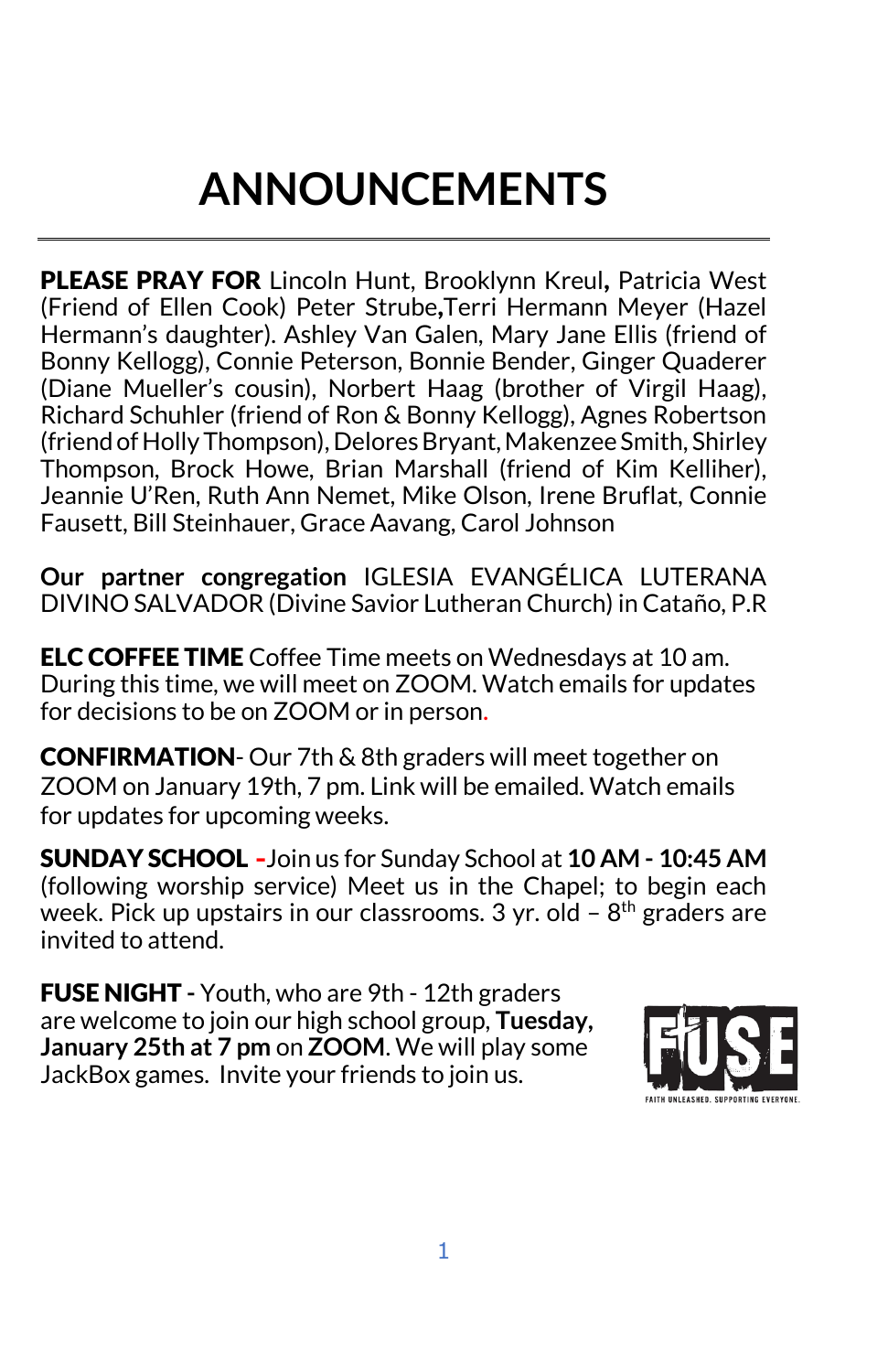

### TROLL WAY PIZZA RETURNS - Our

youth are taking orders for our delicious" church-made" pizzas after worship services through **January 23rd.** Pick up day for these unforgettable pizzas will be on February 6th, in Fellowship Hall. (After worship services) One great way to stock up on pizzas before the Super Bowl in February. Funds raised will support the Youthworks Mission Trip to St. Louis and

attending the Youth Gathering next summer. **ONLINE ORDERS: [https://forms.gle/74sXQk3bUPaWgJpQ9](about:blank)**

BUCKY BOOKS - ONLINE ONLY **-** Thank you for supporting our fundraiser this fall. Bucky Books are still available for online

orders, through our link below till mid-January. ` Please share the link with family and friends. Books are shipped directly to your home. Books sell for \$35 each. Profits help our youth with summer programming. Thank you for continued



support. **ORDER ONLINE AT**[:](about:blank) [https://www.buckybook.com/evangelical-lutheran-](about:blank) [church-mt-horeb](about:blank)

ELCA YOUTH GATHERING*, Minneapolis, MN - July 24 - 28,* 

*2022* There is still time to register for the ELCA Youth Gathering next summer for current 8th - 12th graders... **Sign up and experience a trip of a lifetime!** Regular registration ends on **January 21st**

**To Register:**

Contact [Brenda.martin@elcmthoreb.org](about:blank) for registration forms. Deposit of \$100 per person (Checks written to ELC Youth)

YOUTHWORKS MISSION TRIP, *St Louis, MO - June 26-July 1st, 2022*

We still have 4 spots left for our mission trip to St. Louis to serve others in their community. This trip is open for current 8<sup>th</sup>-12<sup>th</sup> graders.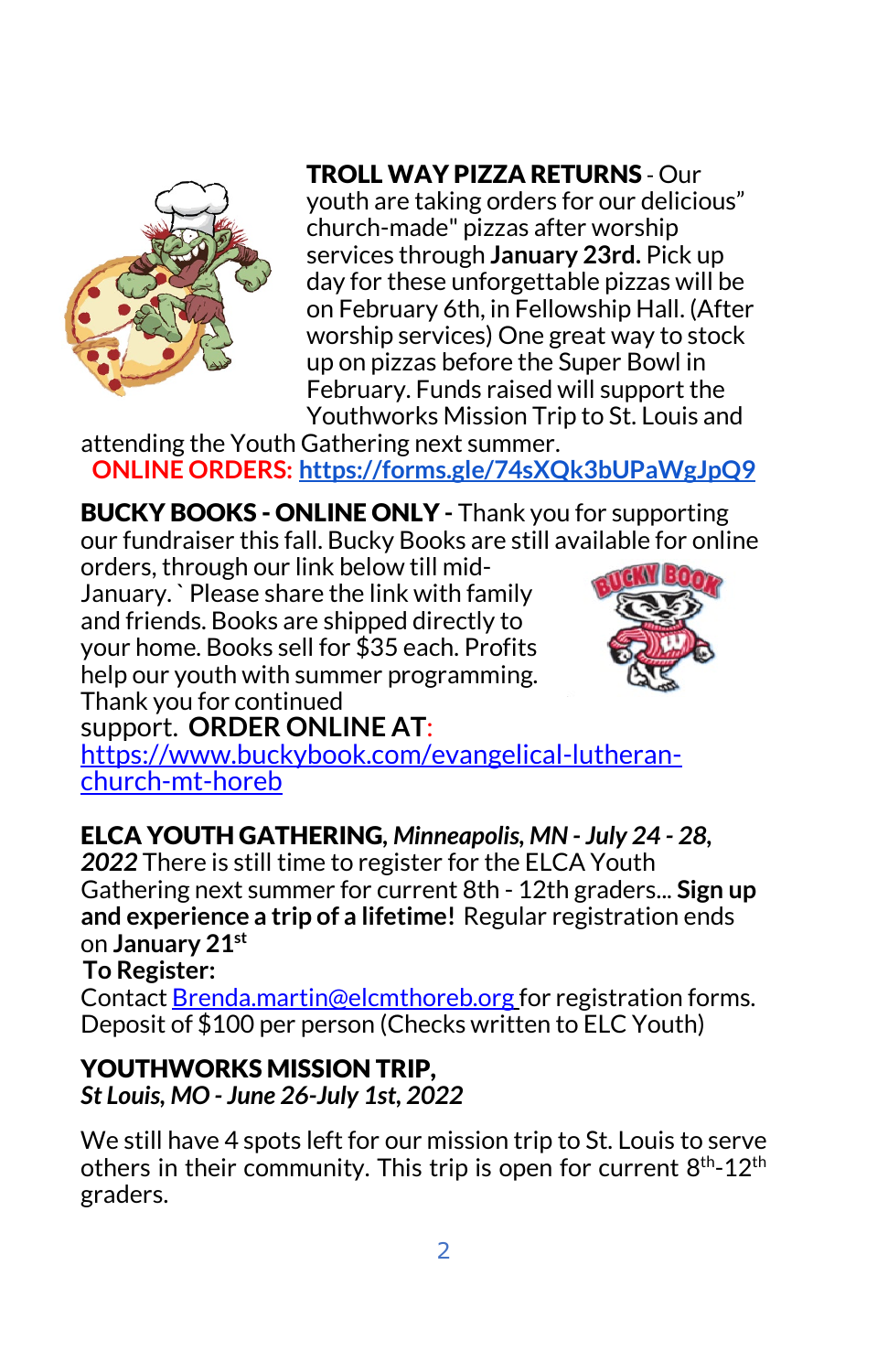#### **To Register Contact [Brenda.martin@elcmthoreb](about:blank)** to sign up Deposit of \$100 per person. (Checks written to ELC Youth)

## VOLUNTEERS NEEDED!! **– Tech Crew**

Want the best seat on Sunday mornings? Get involved with the technology ministry here at Evangelical Lutheran Church. No special skills are required and we will train you! In a short period of time, you could be working in the sound booth, helping stream video, and running the screens for the service. Contact Andy Mullendore via email mullendore@live.com, phone 608- 444-3759, leave a note at the church office, or drop by the sound booth after a service for more information.

#### ANNUAL USHERS MEETING is **postponed** until further notice**.**

BABY CAP MAKERS Baby cap makers will meet **Tues. Jan. 11 and 25** at **9:30** in Fellowship Hall. This year 374 caps have been distributed to Unity Point Meriter, SSM St. Mary's and Dodgeville hospitals. Since the baby cap makers started meeting in 2017, 2156 caps have been donated. Contact [ruthheinecke@gmail.com](about:blank) if you have any questions.

REBECCA CIRCLE **will meet on Tuesday January 18th Rebecca Circle** is collecting soap the **month of January** for **Lutheran World Relief Baby Kits**. There is a bin in Fellowship Hall near the coffee station. Moms need soap to keep their babies clean and healthy, let's help them out! Happy New Year!

Helen Kahl

SARAH CIRCLE will meet at **7pm Tuesday, January 18th** in the Faith room at church. We will do the Bible Study from the January "Gather" magazine.

ADULT EDUCATION IS ON HOLD Watch for a new starting date.